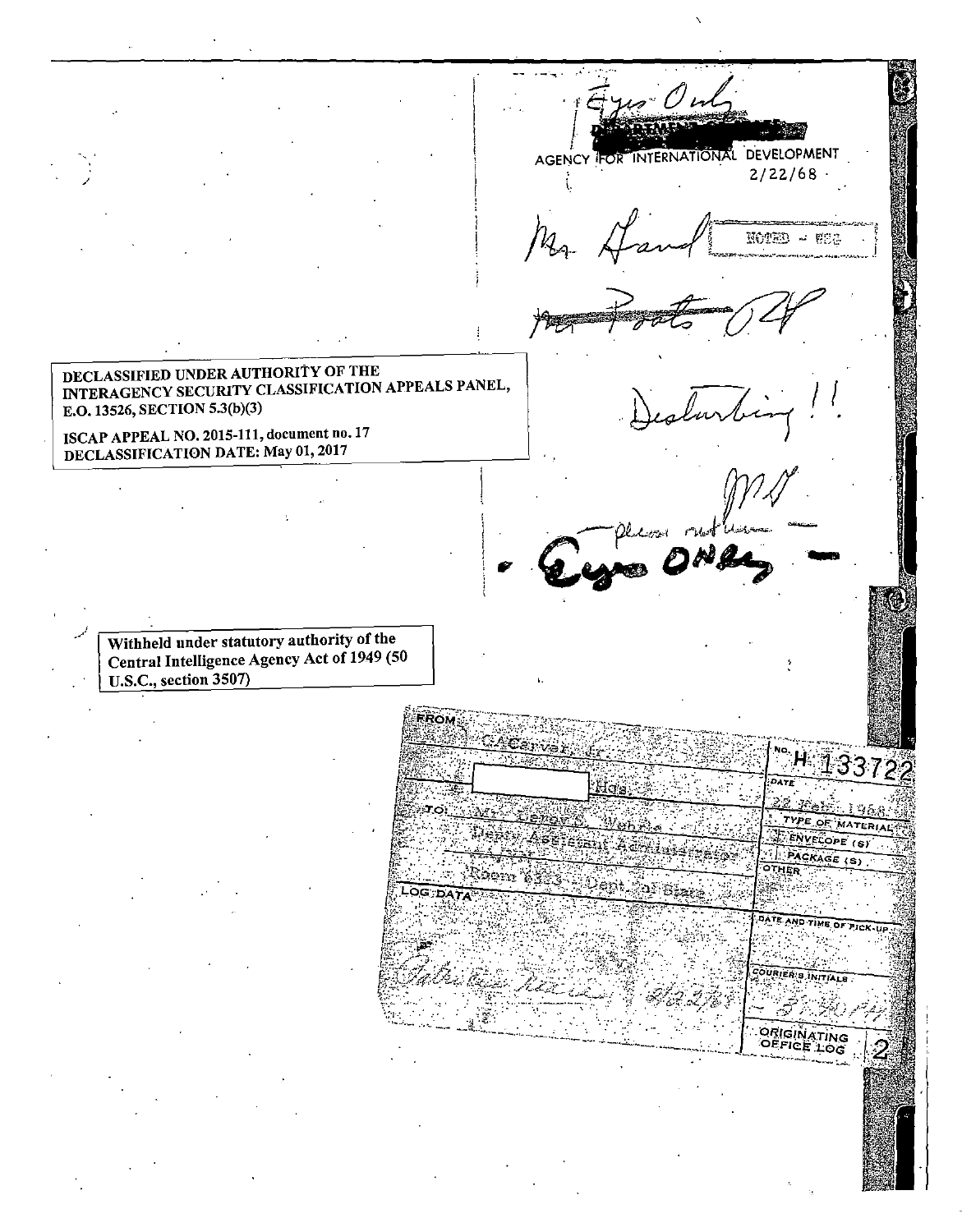## VIETNAM AFFAIRS STAFF.  $O/DCI$

DATE: 22 Feb. 1968

 $_{\text{TO}}$ . The Honorable William P. Bundy Assistant Secretary for East Asian and FROM: Pacific Affairs

SUBJECT:

**REMARKS:** 

Attached is the report from our regional officer in IV Corps which I discussed at the 22 February non-group meeting. This is the full version. An abbreviated version giving only the intelligence data but omitting all the implicit policy recommendations is being separately circulated as a TDCS. This full text is going only to you and the other recipients of this memorandum.

> George A. Carver, Jr. Special Assistant for Vietnamese Affairs

Attachment - AS

CCT. Mr. Jorden Mr. Steadman Gen. Seignious Mr. Burke Mr. Wherle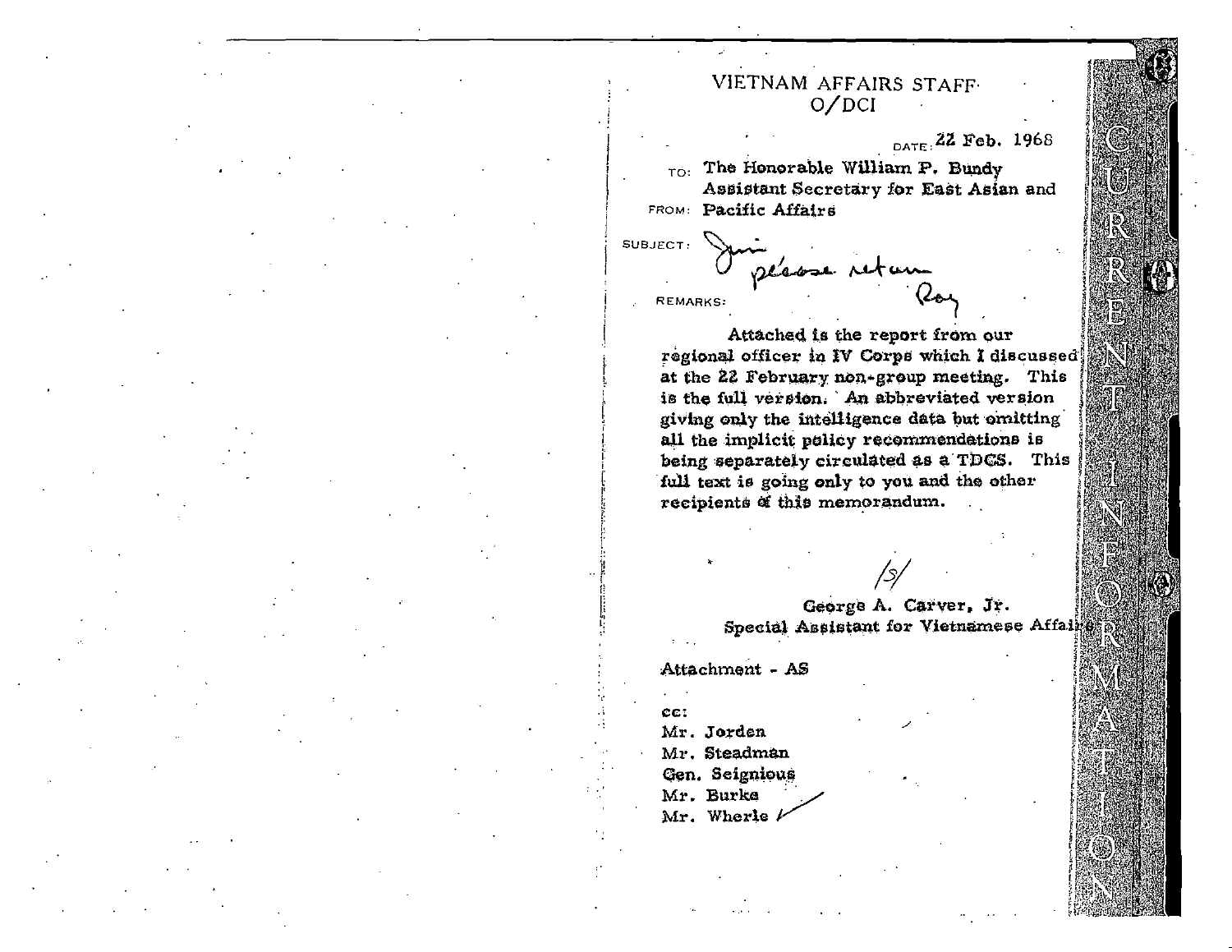The Villages of the most complete the controls when follows combut elgibrished in their days final 22 February 1968. Second we over the case of and Fig. 1987. There are the contract of the same orginganda ash perchant to to the main and mathe te nevel en ractice. everen Soum has a column of the stranger of a Cape research. And Column rink MEMORANDUM which is the relief the come forwards of the ী অন্য পরাই কার্যাটাই হাসায়ের পিছ প্রয়েক্ত প্রাঞ্জান্ত এই ইতিক SUBJECT: Situation Report In IV Corps, 22 February 1988. Sacres Les This was not to a discharged and the manufacture gilengiye andalığınan wherein The art R. Sub Hartyleason for the Taples Realner Bul Breatheas Come of the

see that the current situation in the Delta is extremely critical. ጥኩል war here could be wen or lost within a matter of weeks, depending on what we do. l do jernama a productor a componente de composición de la productiva de la productiva de la productiva de la p<br>Economia de la productiva de la productiva del productiva del productiva del productiva del productiva del pro

and Regional Porce units are out of their sanctuaries and base areas and are maneuvering or digging in outside the province capitals. They are out in the open, where the French, ARVN and the USTeress have always felt the VC could be defeated. Furthermore; most VC units have a high proportion of new recruits who joined under dureas, or wolunteered under the false impression that Silgon and other key cities had fallen to the VC and that the US was cooperating with the VC to set up a coalition government. Experience in the bast few weeks has demonstrated that these new recruits break and flee when attacked by aggressive ARVN or US forces. We could probably win the war in the Delta within a few months with an infusion of US troops who should be injected now to seize the initiative from the VC by attacking their Main and Regional Force units in province after province. VC base. areas and supply. lines are now vulnerable and relatively underended. and the VC are completely dependent on these base areas and supply lines. Aggressive penetrations into the base areas to destroy their supply dumps, blockade operations against their supply lines, and offensive operations against their concentrations outside the province capitals. It combined and coordinated, could quickly break the VC winter-spring offensive in the Delta and have a major demoralising effect on the VC. ARVN can not do this, for its leadership is anathetic, is largely ignoring the possibilities for offensive action and is concentrating on defending the province capitals. We seemed

young men from the cultures of That has maked by classwer thereine her with the two two made and data the Americans . 《绿地》08 各位数 彩献为职。 A recept that Wish it is a state in the VC  $\mathcal{L} = \mathcal{L} \times \mathcal{L}^{\text{max}}_{\text{max}}$ rere scopereting wil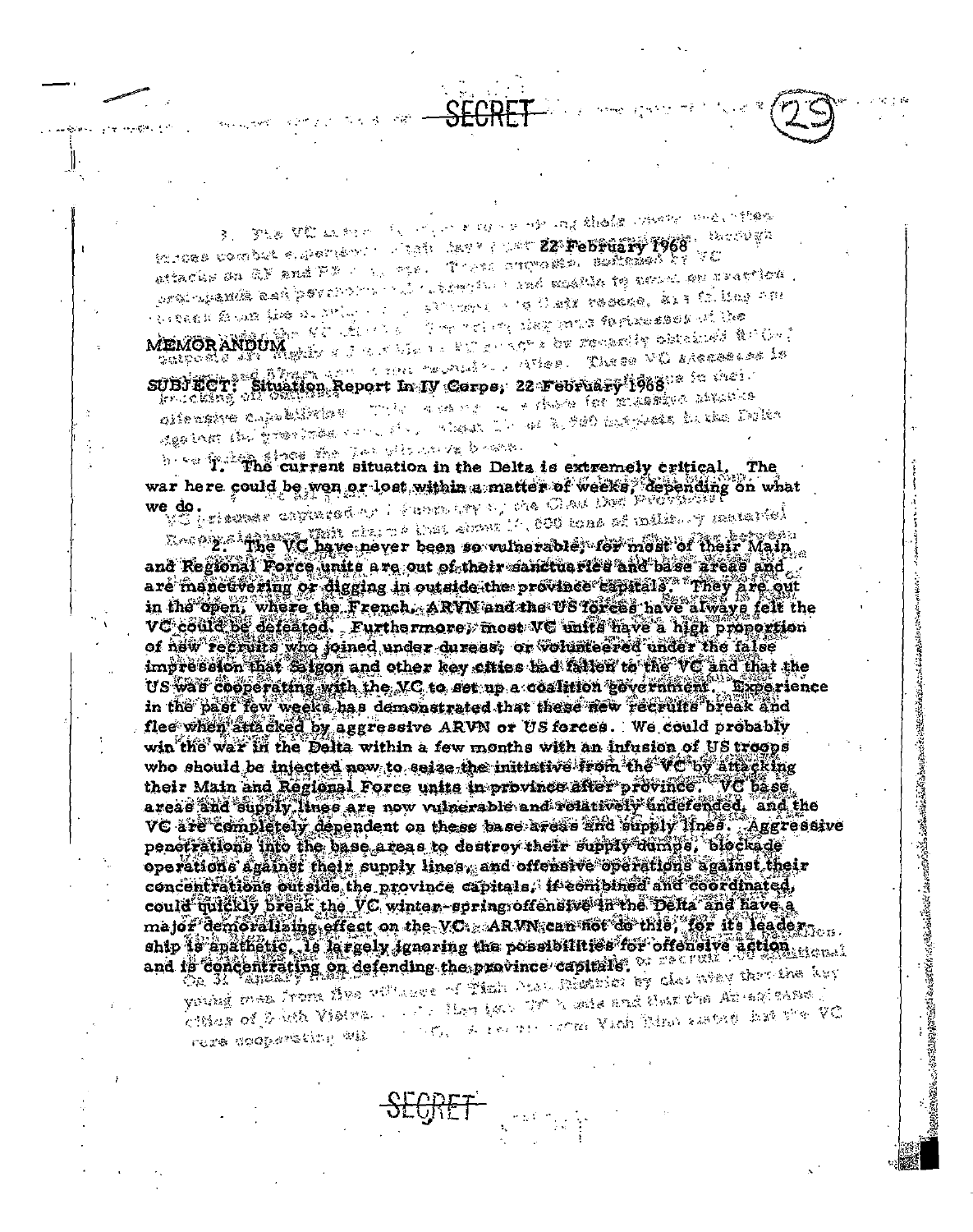$\sim$   $\sim$  3. The VG currently appear to be giving their newly-recruited  $\sim$ forces combat experience within days after their recruitment, through attacke on RF and PF outposts. These outposts, softened by VC we calculate propaganda and psychological terrorism and unable to count on reaction forces from the province capital coming to their rescue, are falling one. by one under the VC attacks. The triangular mud fortresses of the outposts are highly vulnerable to VC attacks by recently obtained RPG-7 rockets and 57mm and 75mm recoilless rifles. These VC successes in knocking off outposts are giving the new recruits confidence in their offensive capabilities . This is to prepare them for massive attacks . against the province capitals. About 200 of 2,000 outposts in the Delta. have fallen since the Tet offensive began.

4. We all greatly underestimated the VG logistical buildup... $A_{\text{index}}$ . VC prisoner captured on 1 February by the Chan Doc Provincial Reconnaissance Unit claims that about 10, 900 tons of military material. was covertly shipped by sampans from Cambodia into Chau Doc-between, the seventh and eleventh lunar months of 1967, when the high water in the canals permitted large-scale shipments. The prisoner was in charge of  $\sim$ arranging such shipments with Cambodian authorities. Sources in Kien  $_{\text{norm}}$ Giang indicate that supplies from  $\sqrt{2}$  depote in Ghau Doc are moved  $\gamma_{\rm{MFT~a}}$ through the canale in Kien Clang south to Chuong Thien and the U. Minh. Forest  $\tilde{a}$ rea $_{t\rightarrow 0}$ We do not know the scope of military shipments from  $_{\odot}$  . Cambodia into other border provinces, but there are indications that VC. supplies for Dinh Tuong Province are coming from Cambodia through  $\ldots$ **Kien Tyong Province** three captains and Meistry forms. They were defeated

in she hat offenseing when they had the company of energy factor in specific threepostures within and around Delta province capitals, the countryside is  $_{\rm{reco}}$ going to the VC by default. Prior to the winter-spring campaign which, began in late October. there were roughly  $30,000$  VC in the Delta... The  $_{ch}$  $VC$  had a tough time-recruiting during the first three menths of the  $\ldots$ campaign, but appear to be having tremendous success since the Tet. offensive began. A 17-year old VC squad leader, who defected in Chau Doc Province, claims that the 50-man VC Regional Force company in Tinh Bien District incorporated the village guerrills platoons from the district into the unit prior to the Tet offensive to form a 300 man battalion. On 31 January members, of this battalion were able to recruit 500 additional young men from five villages of Tinh Bien District by claiming that the key. cities of South Vietnam had fallen into VC hands and that the Americans were cooperating with the VC. A report from Vinh Binh states that the VC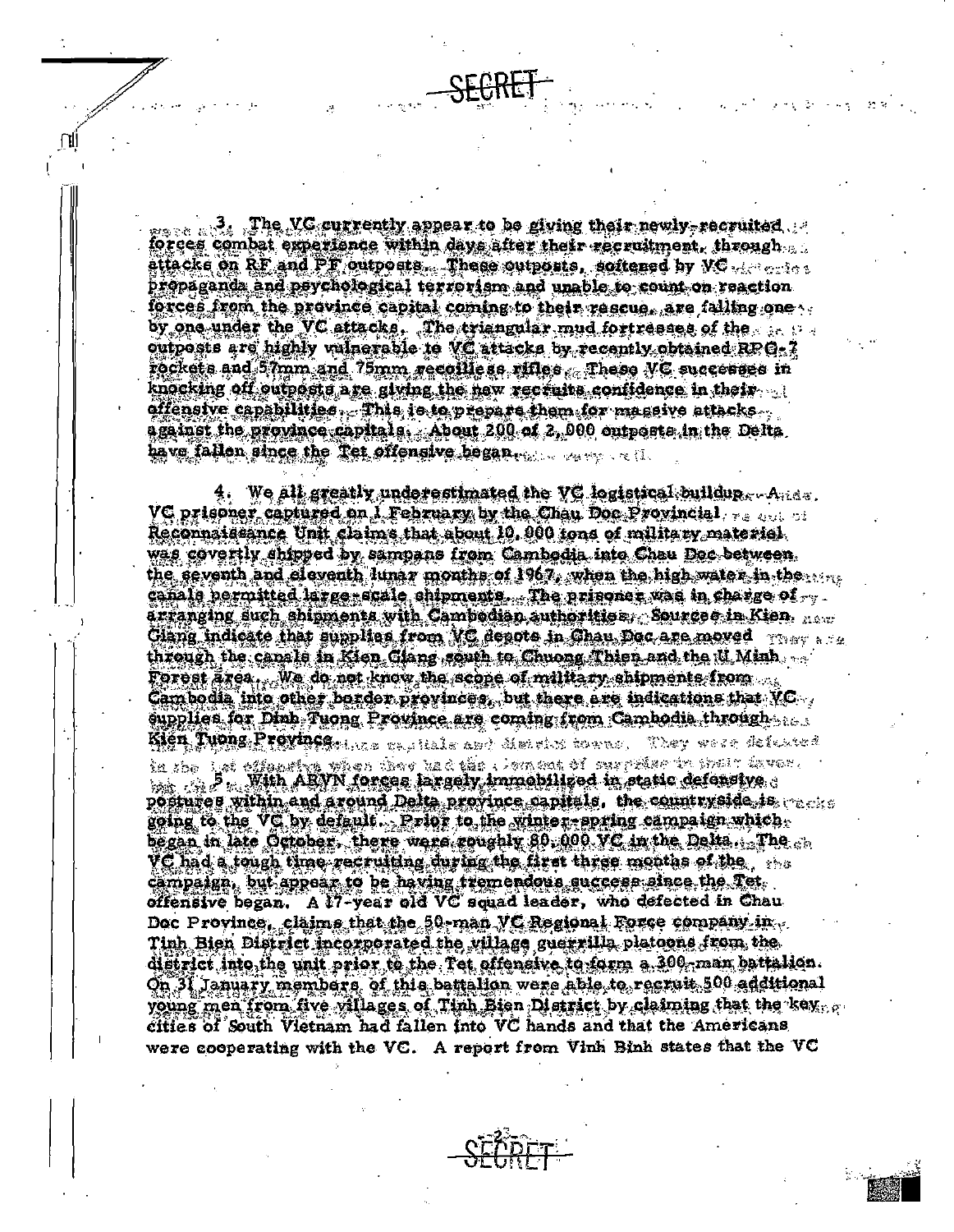were able to recruit the equivalent of two new companies of young and old men in the two Villages to the immediate case of Tra Vinh, areas that had previously been considered secure, under false pretences of VC victories and US cooperation. Reports from Go Cong indicate that the VC has doubled its strength in that province in the past three months, and reports from Chuong Thien state that the VC have recruited 1,000 more men in the past three months. On the ciner hand, there are also reports indicating that some of the recent recruits have already defected from the VC. Reporte from various sources conflict: but we know that the Provincial Reconnaissance Unit (PRU) in Vink Long Rilled fen WC on 18 February. and they cettmated that the eldest was not over 16, but all had AK-47's. So the VC is arming some of its new recruits very well.<br>So the VC is arming some of its new recruits we assume Operating

6: "If is difficult to determine what is happening in the countryside. Lines of communication are severed all over the Delta, and we are out of touch with most of our Census Crievance Cadre in the hamiets and with hamiet informants. But we have more and better prisoner interrogation reporte than ever before. and the various collection agencies ave cooperating and sharing information to an unprecedented extent. On the bacis of everything I have read, seen and heard, I believe that the VC in the Delta are now stronger than they ever were, despite the Tet offensive casualties. They are massing forces outside many of the province capitals in the Delta and are. conducting probing affacks against many of the capitals and inflitrating reconnaissance units into others: They have control of the countryside by default of the GVN and ave conducting psychological terrorism to frighten the people in the province capitals and district towns. They were defeated in the Tet offensive when they had the element of surprise in their favor, but this curprise was schieved through becarity at the expense of Rood. intelligence and detailed planning and preparation. The next wave of attacks in the Dolta, and I expect that they will come within a matter of days or weeke, will surprise no one. Yor the VC are deliberately threatening such attacks to keep ARVN in the cities and towns. When they do attack, the casualties on both sides and among the civilians could be tremendous.

 $^{\circ}$ 7. What we do in the next few weeks, if not days, to extremely important. If we do nothing extraordinary, I believe we could lose the Delta, which is most important in terms of population and its "Rice Bowl" and strategically as any area in Vietnam. In order to save the Delta and, perhaps, turn the tide of war down here. I strongly recommend the following: